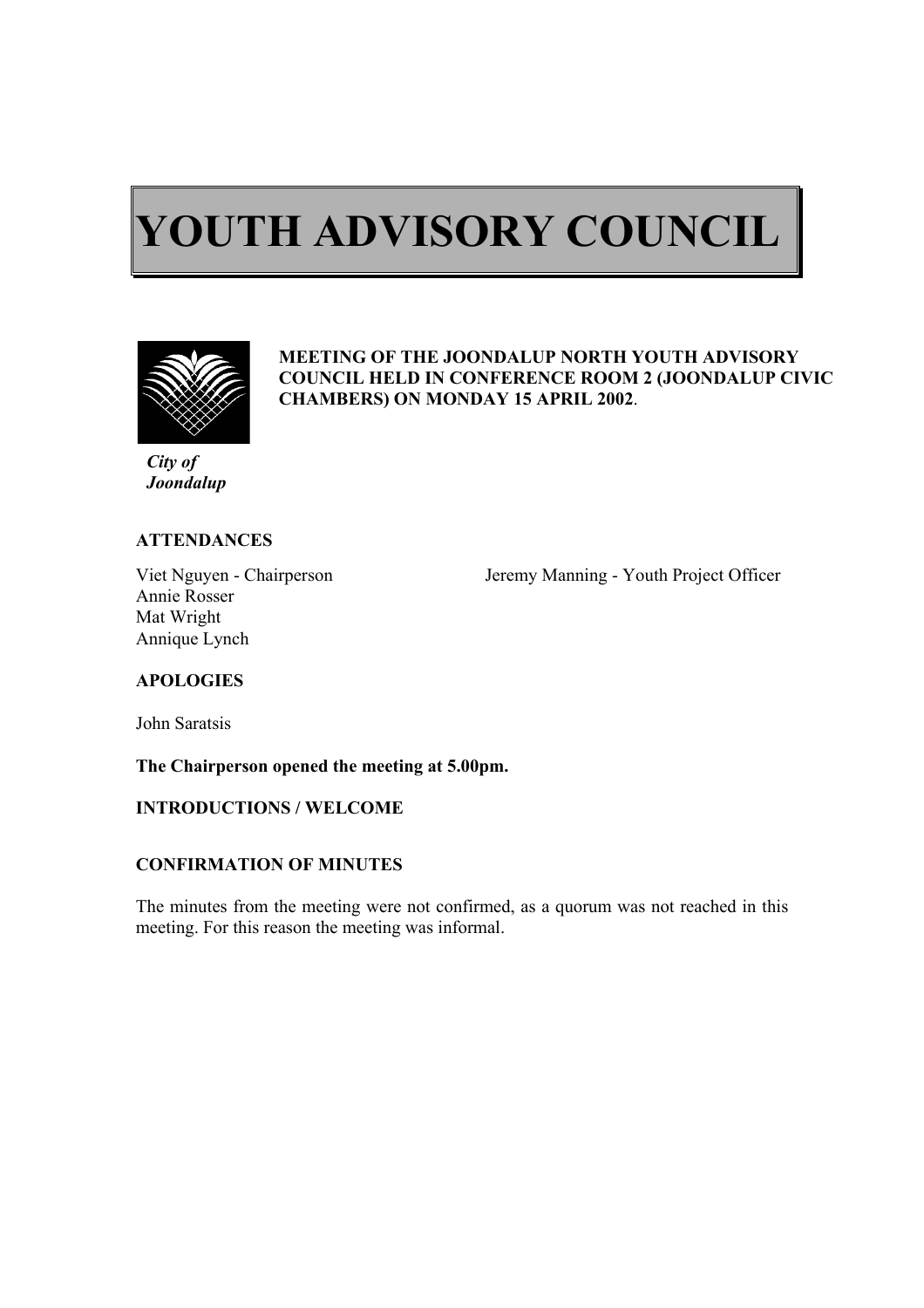# **MATTERS ARISING FROM PREVIOUS MINUTES**

#### **1. Youth Information Project - Planning**

Viet Nguyen updated members on the progress of the Youth Information Project and suggested that the Youth Advisory Council needs to decide an approach for this project so that the project can be implemented as soon as possible. Some examples of other similar projects were distributed to members and discussion followed regarding the most appropriate method. Annique Lynch expressed concern that, given the poor attendance at this meeting, it would be difficult and unfair to determine a direction at this stage. It was suggested that a meeting be held to discuss the direction of the project. Members decided that Friday 19 April at 4.30pm would be an appropriate time for this meeting. Jeremy Manning asked that members contact others to inform them of this meeting.

## *ACTION*

*1. Members to contact other Youth Advisory Council members to inform them of the meeting* 

## **2. Station Y and Festival float – Debrief**

Members discussed the success of the Station Y Youth tent at Joondalup Festival. The consensus was that the event had been very successful with and excellent attendance for most of the program. Suggestions were made to improve the diversity of the program and the integration of the program into the larger festival. A suggestion was made to incorporate a dance party into the festival immediately following the parade to ensure promotion to the numerous young people who attend the festival.

The members of the Youth Advisory Council also took the opportunity to thank Tarryn who assisted with the artistic development of the Station Y tent. Tarryn was presented with a bunch of flowers in appreciation of her hard work in the lead-up to the event.

*ACTION* 

*No action required* 

# **3. Gecko's Pizza bar – Planning**

Jeremy Manning reported on the progress of the proposal and invited two representatives of the YAC to work with the CBD promotions officer to progress this project. Members suggested that Anna Kim and Suzanne Akila had been involved in the CBD project and suggested that they wish to continue their involvement.

*ACTION*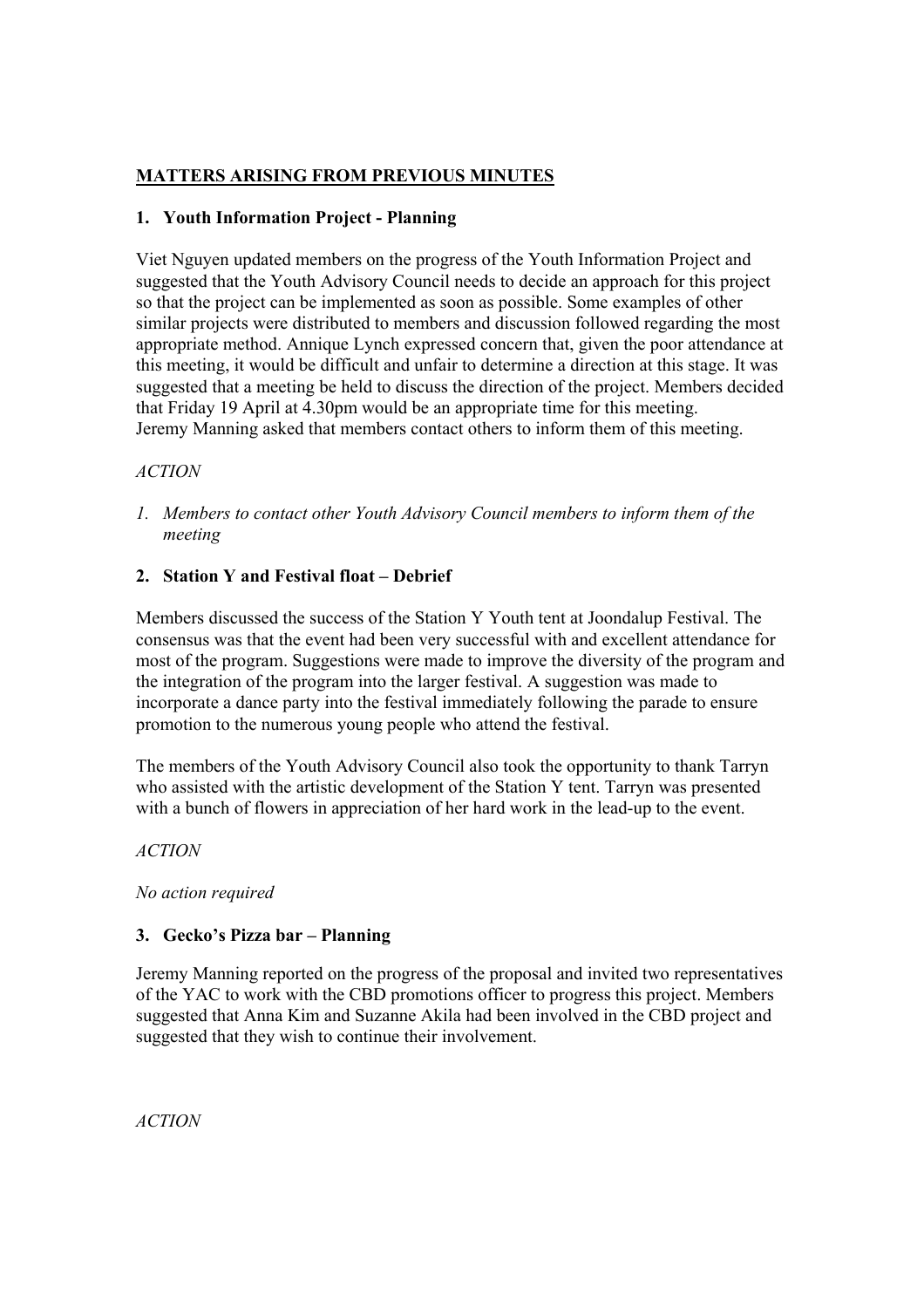*1. Suzanne Akila and Anna Kim be invited to take part in the working group for the Geckoes Pizza promotion.* 

## **4. Dance Party – Debrief**

Members discussed some reasons to account for the poor attendance at Illumin8 on the previous Saturday. A common issue was the amount of time that was available to sell the tickets to the event. Members felt that this made it very difficult to sell the tickets. Other members expressed that they felt that the YAC had been involved in a number of recent events and the dance party seemed to "creep up" on them.

Annique Lynch reported that she felt the production side of the event was really well organized and that young people would have enjoyed the event. She felt that it was a shame that more young people had not been there to enjoy it as well.

Jeremy Manning reported that he had received 7 phone calls prior to the event from parents inquiring about the level of supervision at the event. It was suggested that some community sponsors be added to the poster to provide parent credibility to the event.

*ACTION* 

*No action required* 

#### **5. Road safety Project Presentation**

Jeremy Manning circulated correspondence from the Young Road Users Taskforce inviting members to present the Reunion Road Safety video at their meeting on the 22 May 2002. Members suggested that Tim Lee and Anna Kim be invited to attend this presentation. Jeremy Manning undertook to organize a meeting to prepare the presentation in the near future.

#### *ACTION*

*1. Jeremy Manning to approach Anna Kim and Tim Lee to attend the presentation and to organise a meeting to begin preparing for the presentation* 

# **STANDING ITEMS OF BUSINESS**

None

# **NEW BUSINESS**